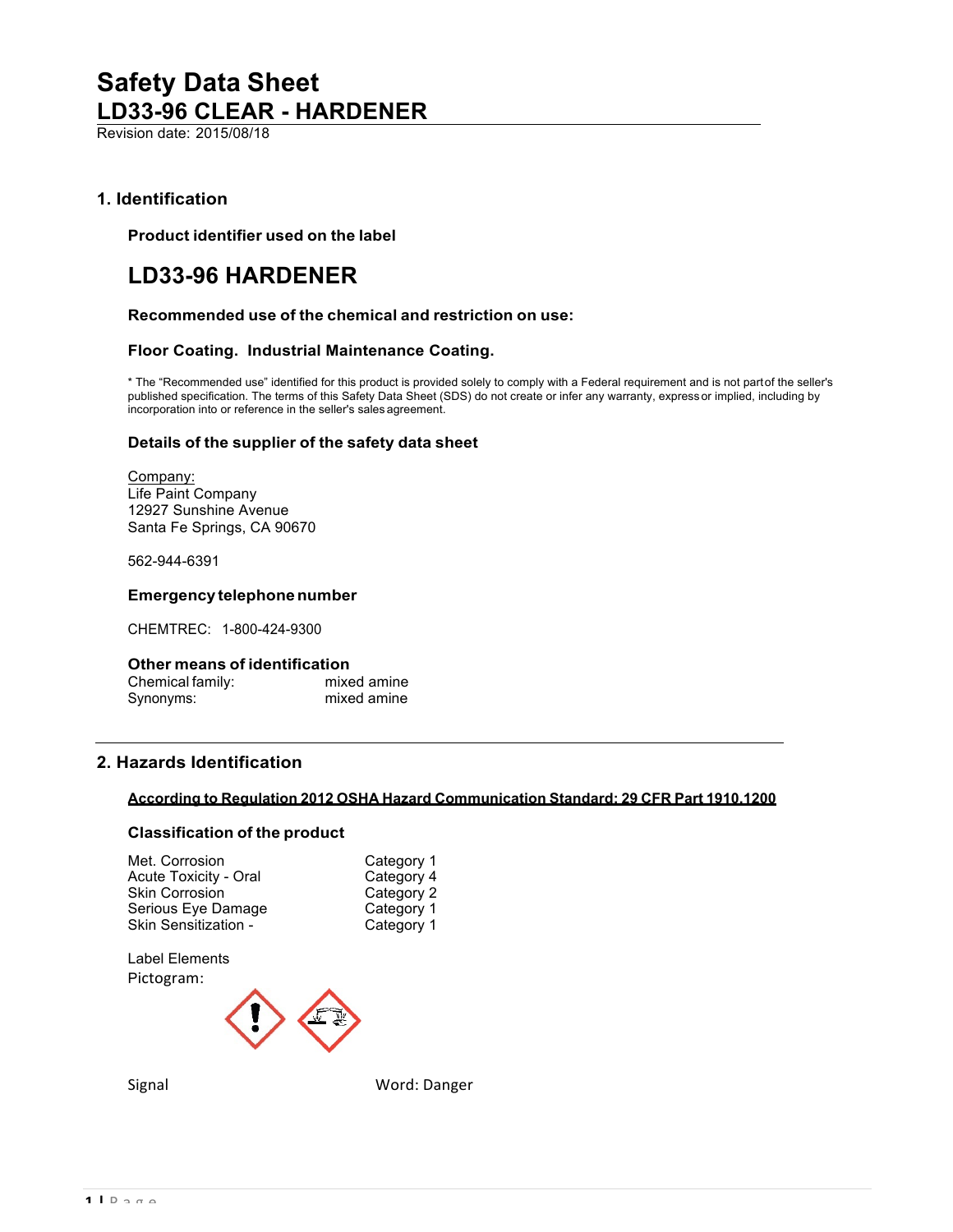Revision date: 2015/08/18

Hazard Statement: May be corrosive to metals Harmful if swallowed. Causes severe skin burns and eye damage. May cause an allergic skin reaction.

Precautionary Statements (Prevention): Avoid breathing dust/fume/gas/mist/vapors/spray. Wash hands thoroughly after handling. Wear protective gloves/protective clothing/eye protection/face protection.

Precautionary Statements (Response): IF SWALLOWED: rinse mouth. Do NOT induce vomiting. IF ON SKIN (or hair): Remove/Take off immediately allcontaminated clothing. Rinse skin with water/shower. IF IN EYES: Rinse cautiously with water for several minutes. Remove contact lenses, if present and easy to do. Continue rinsing. Immediately call a POISON CENTER or doctor/physician. If skin irritation or rash occurs: Get medical advice/attention. Wash contaminated clothing before reuse.

Precautionary Statements (Disposal): Disposal of contents/container to be specified in accordance with regulations.

### **Hazards not otherwise classified**

Harmful if swallowed. Components of the product may affect the nervous system. Severe respiratory irritant. Severe skin irritant. Severe eye irritant. May cause sensitization by skin contact.

## **3. Composition / Information on Ingredients**

| Components                          | <b>CAS Number</b> | Concentration<br>(Weight) |
|-------------------------------------|-------------------|---------------------------|
| Polyetheramine                      | 39423-51-3        | $< 50 \%$                 |
| Benzyl alcohol                      | 100-51-6          | $< 35 \%$                 |
| Isophoronediamine (IPD)             | 2855-13-2         | $< 25 \%$                 |
| Nonylphenol                         | 84852-15-3        | $< 25 \%$                 |
| Trimethylhexamethylenediamine (TMD) | 25620-58-0        | $< 5 \%$                  |
| Proprietary                         | Proprietary       | $< 15 \%$                 |

CHEMICAL FAMILY: Cycloaliphatic Amine

## **4. First-Aid Measures**

### **Description of first aid measures**

#### **General advice:**

Seek medical advice. If breathing has stopped or is labored, give assisted respirations. Supplemental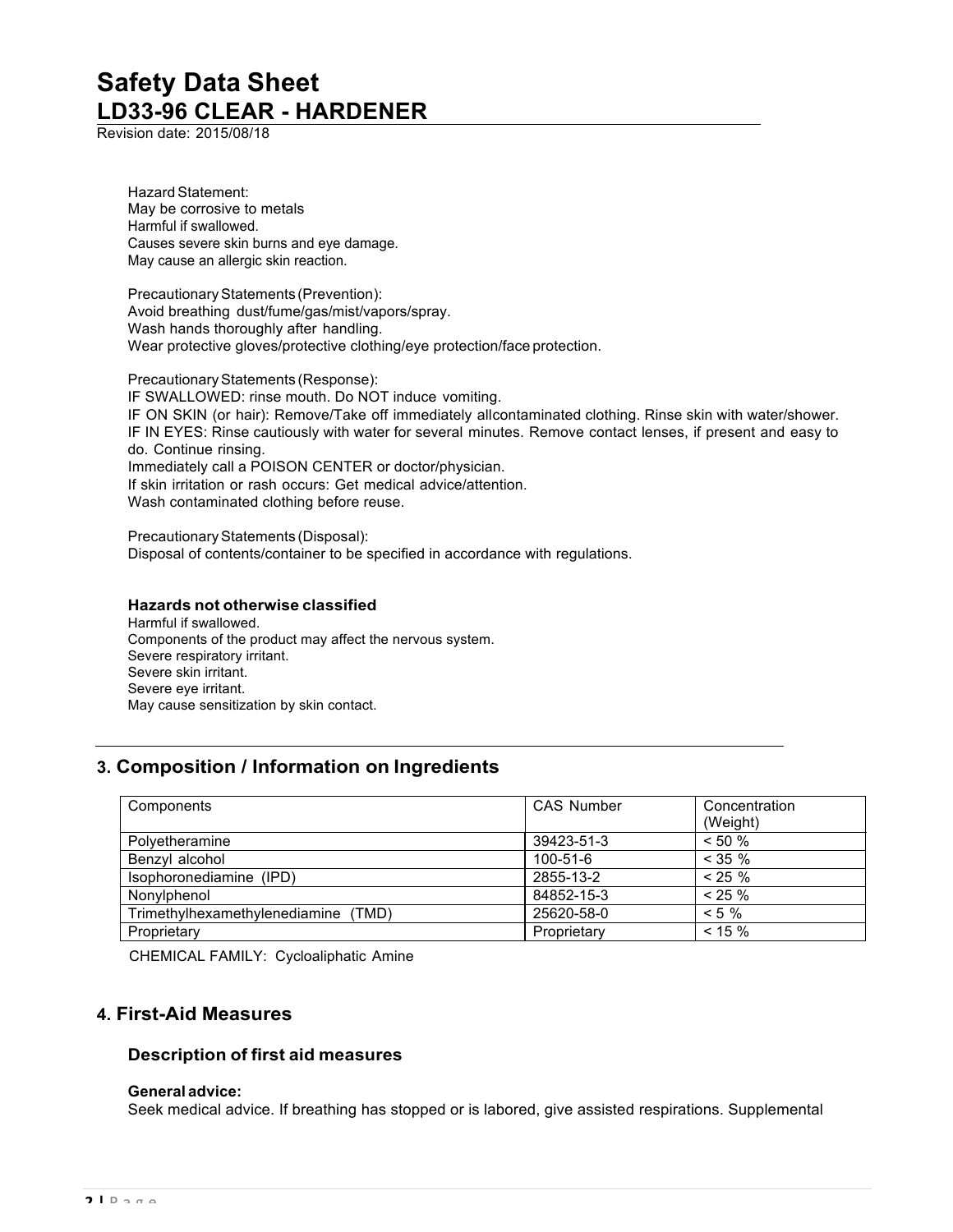Revision date: 2015/08/18

oxygen may be indicated. If the heart has stopped, trained personnel should begin cardiopulmonary resuscitation immediately.

#### **If inhaled:**

If breathing has stopped or is labored, give assisted respirations. Supplemental oxygen may be indicated. If the heart has stopped, trained personnel should begin cardiopulmonary resuscitation immediately. Move to fresh air.

### **If on skin:**

Immediately remove contaminated clothing, and any extraneous chemical, if possible to do so without delay. Take off contaminated clothing and shoes immediately.

#### **If in eyes:**

Immediately wash affected eyes for at least 15 minutes under running water with eyelids held open, consult an eyespecialist.

#### **If swallowed:**

Never give anything by mouth to an unconscious person. If a person vomits when lying on his back, place him in the recovery position. Prevent aspiration of vomit. Turn victim's head to the side.

### **Most important symptoms and effects, both acute and delayed:**

Repeated and/or prolonged exposure to low concentrations of vapors and/or aerosols may cause: Sore throat. Neurological disorders. Asthma. Skin disorders and Allergies. Eye disease.

#### Note to physician

Treatment: Application of corticosteroid cream has been effective in treating skin irritation.

## **5. Fire-Fighting Measures**

#### **Extinguishingmedia**

Alcohol-resistant foam. Carbon dioxide (CO2). Dry chemical. Dry sand. Limestone powder.

#### **Special hazards arising from the substance or mixture**

May generate ammonia gas. May generate toxic nitrogen oxide gases. Use of water may result in the formation of very toxic aqueous solutions. Do not allowrun-off from fire-fighting to enter drains or water courses. Incomplete combustion may form carbon monoxide. Downwind personnel must be evacuated. Burning produces noxious and toxic fumes.

#### **Advice forfire-fighters**

Avoid contact with the skin. A face shield should be worn. Use personal protective equipment. Wear selfcontained breathing apparatus for firefighting if necessary.

#### **Furtherinformation:**

Dispose of fire debris and contaminated extinguishing water in accordance with official regulations.

#### **ImpactSensitivity:**

Remarks: No data available.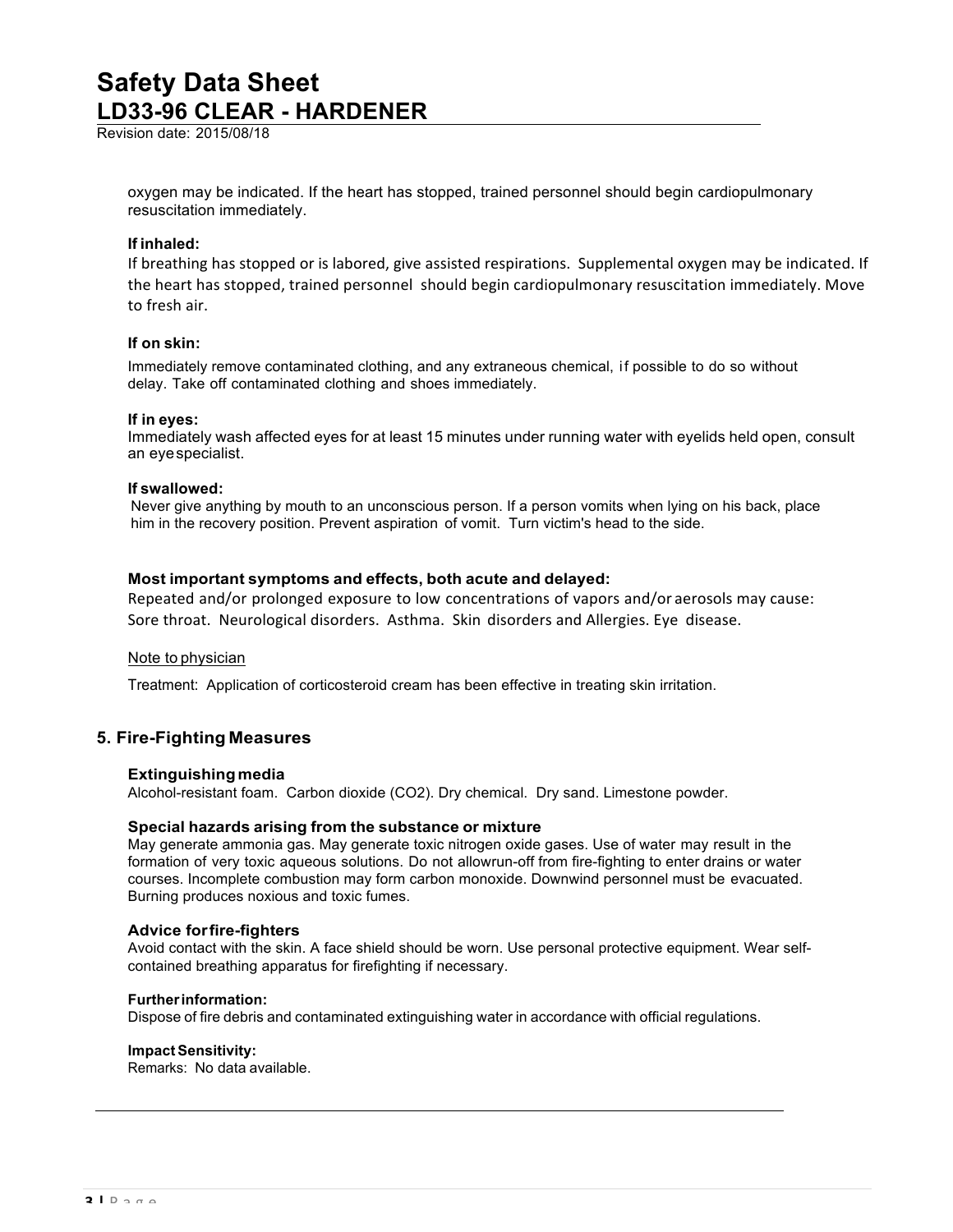Revision date: 2015/08/18

### **6. Accidental release measures**

#### **Personal precautions, protective equipment and emergency procedures**

Use self-contained breathing apparatus and chemically protective clothing. Wear suitable protective clothing, gloves and eye/face protection. Evacuate personnel to safe areas.

#### **Environmental precautions**

Construct a dike to prevent spreading

#### **Methods and material for containment and cleaning up**

Spills should be contained, solidified, and placed in suitable containers for disposal.

## **7. Handling and Storage**

#### **Handling**

Emergency showers and eye wash stations should be readily accessible. Adhere to work practice rules established by government regulations. Avoid contact with eyes. Useonly in well-ventilated areas. Avoid breathing vapors and/or aerosols. Use personal protective equipment. Whenusing, do not eat, drink or smoke.

Protection against fire and explosion: Take precautionary measures against static discharges.

#### **Conditions for safe storage, including any incompatibilities**

Segregate from acids and acid forming substances.

Further information on storage conditions: Containers should be stored tightly sealed in a dry place. Keep container tightly closed and in a well-ventilated place. Keep away from sources of ignition - No smoking. Keep container tightly closed.

Storage stability: Do not store in reactive metal containers. Keep container dry because product takes up the humidity of air.

## **8. Exposure Controls/Personal Protection**

#### **Engineering Measures**

Provide readily accessible eye wash stations and safety showers. Provide natural or explosion-proof ventilation adequate to ensure concentrations are kept below exposure limits

#### **Personal protectiveequipment**

#### **Respiratory protection:**

Wear a NIOSH-certified (or equivalent) organic vapor/particulate respirator when ventilation is inadequate. Do not exceed the maximum use concentration for the respirator facepiece/cartridge combination. For emergency or non-routine, high exposure situations, use a NIOSH-certified full facepiece pressure demand self- contained breathing apparatus (SCBA) or a full facepiece pressure demand supplied-air respirator (SAR) with escapeprovisions.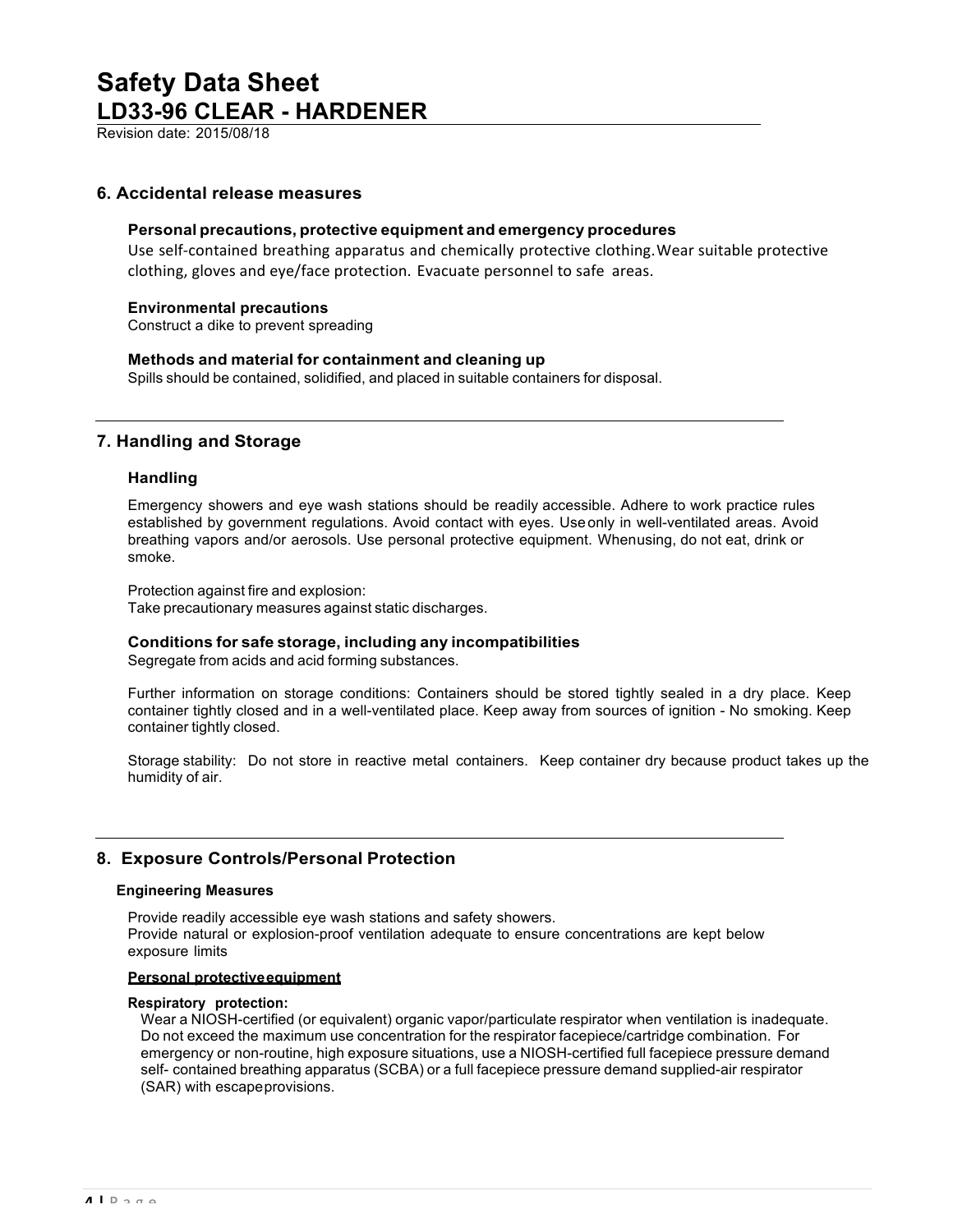Revision date: 2015/08/18

#### **Hand protection:**

Butyl-rubber, nitrile rubber, neoprene, PVC disposable, or otherwise impervious gloves should be worn.

Chemical resistant, impervious gloves complying with an approved standard should be worn at all times when handling chemical products if a risk assessment indicates this is necessary.

#### **Eye protection:**

Wear face shield or tightly fitting safety goggles (chemical goggles.

#### **Body protection:**

Body protection must be chosen depending on activity and possible exposure, e.g. head protection, apron, protective boots, chemical-protection suit, long-sleeve shirts, trousers without cuffs.

#### **General safety and hygienemeasures:**

Eye wash fountains and safety showers must be easily accessible. Wear protective clothing as necessary to prevent contact. Gloves must be inspected regularly and prior to each use. Replace if necessary (e.g. pinhole leaks). Hands and/or face should be washed before breaks and at the end of the shift. When using, do not eat, drink or smoke. Remove contaminated clothing. Discard contaminated leather articles.

#### Exposure limit(s)

| -<br>alcohol<br>Benz | WFF<br>'WA<br>Weiał<br>ıme<br>erage<br>AVAL<br>ιτρι | ppn | ററ<br>.<br>ma,<br>$\Delta \rho$<br>. |
|----------------------|-----------------------------------------------------|-----|--------------------------------------|
|                      |                                                     |     |                                      |

### **9. Physical and Chemical Properties**

| Form:                  | liquid                                  |            |
|------------------------|-----------------------------------------|------------|
| Odor:                  | Ammoniacal                              |            |
| Color:                 | Clear, Colorless                        |            |
| pH value:              | Alkaline, 11-12                         |            |
| Melting point:         | No data available                       |            |
| Boiling point:         | $>210\degree$ C                         |            |
| Flash point:           | >100 °C                                 | (ASTM D93) |
| Flammability:          | Not flammable                           |            |
| Lower explosion limit: | Not applicable                          |            |
| Upper explosion limit: | Not applicable                          |            |
| Autoignition:          | No data available                       |            |
| Vapor pressure:        | < 1.00 mmHg at 70 °F (21 °C)            |            |
| Density:               | 61.804 lb/ft3 (0.99 g/cm3) at 70 °F (21 | °C)        |
| Viscosity, Dynamic     | 1500-2000 CPS                           |            |
| Solubility in Water    | Not very soluble $< 1\%$                |            |
| Evaporation rate:      | <ether< td=""><td></td></ether<>        |            |

### **10. Stability and Reactivity**

Corrosion to metals: May be corrosive to metals

Chemical Stability: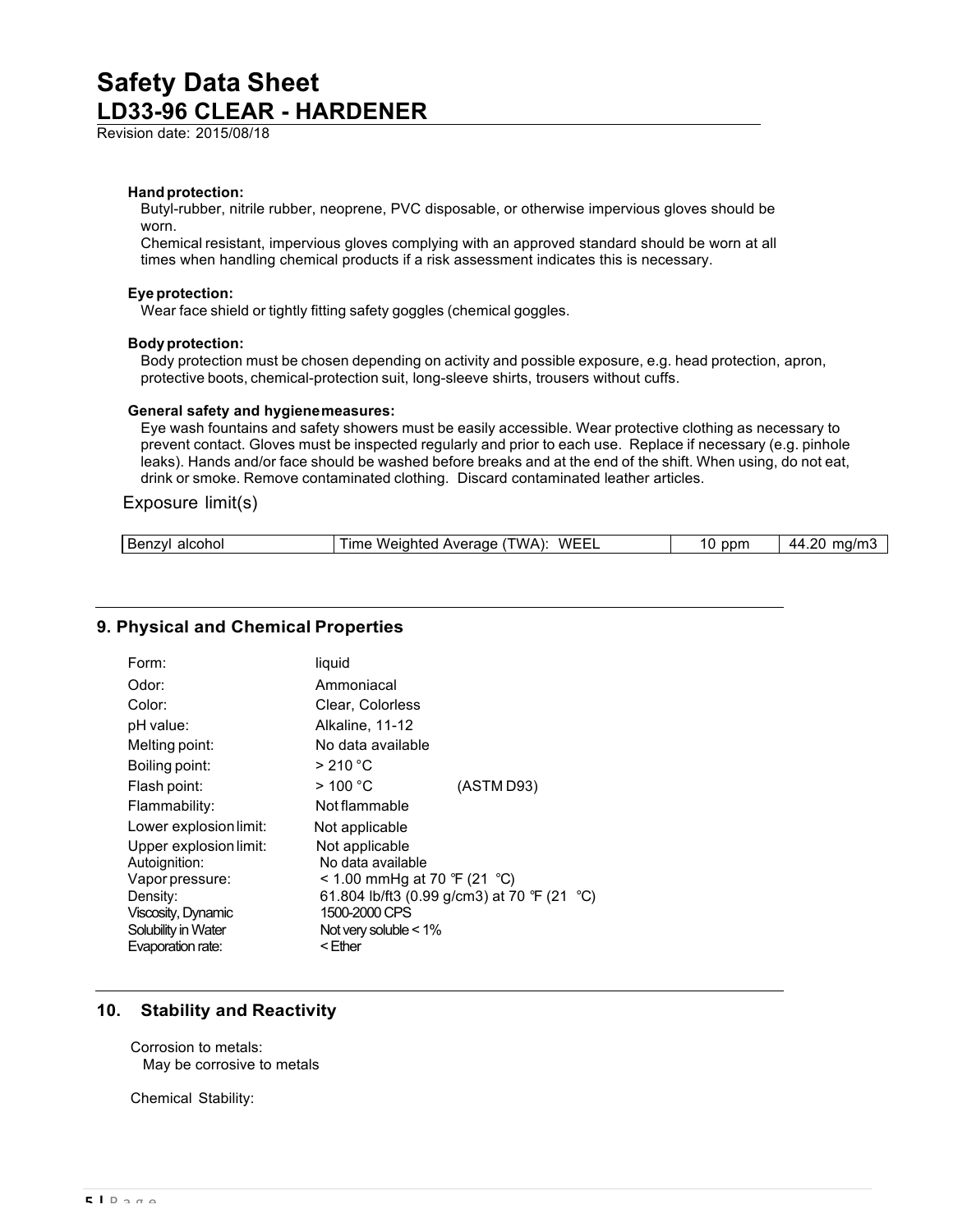Revision date: 2015/08/18

Stable under normal conditions.

Conditions to avoid: No data available.

Materials to avoid:

Sodium hypochlorite. CAUTION! N-Nitrosamines, many of which are known to be potent carcinogens, may be formed when the product comes in contact with nitrousacid, nitrites or atmospheres with high nitrous oxide concentrations. Nitrous acid and other nitrosating agents. Reactive metals (e.g. sodium, calcium, zinc etc.).Materials reactive with hydroxyl compounds. Organic acids (i.e. acetic acid, citric acid etc.).Mineral acids. Product slowly corrodes copper, aluminum, zinc and galvanized surfaces.Reaction with peroxides may result in violent decomposition of peroxide possibly creating an explosion. Oxidizing agents.

Hazardous decompositionproducts:

Aldehydes. Flammable hydrocarbon fragments.Nitrosamine. Nitrogen oxides (NOx). Nitrogen oxide can react with water vapors to form corrosive nitric acid. Ammonia. Nitric acid. Carbon monoxide. Carbon dioxide (CO2)

Possibility of hazardousReactions/Reactivity: No data available.

## **11. Toxicological information**

#### Information on toxicological effects

Likely routes of exposure

Effects on Eye:

Severe eye irritation.

Effects on Skin:

If absorbed through the skin, may cause central nervous system effects, such as headache, nausea, dizziness, confusion, breathing difficulties.

#### Inhalation Effects:

May cause central nervous system effects, such as headache, nausea, dizziness, confusion, breathing difficulties. Severe cases of overexposure canresult in respiratory failure. May cause nose, throat, and lung irritation. Inhalation of vapors and/or aerosols in high concentration may cause irritationof respiratory system.

#### Ingestion Effects:

Harmful if swallowed. May cause central nervous system effects, such as headache, nausea, vomiting, abdominal pain, dizziness, confusion, breathingdifficulties. Severe cases of overexposure can result in respiratory failure.

```
Symptoms:
```
Repeated and/or prolonged exposure to low concentrations of vapors and/or aerosols may cause Sore throat. Neurological disorders, Asthma, Skin disorders and Allergies, Eye disease.

### Acute toxicity

Acute Oral Toxicity: LD50 : > 50 - < 200 mg/kg Species : Rat.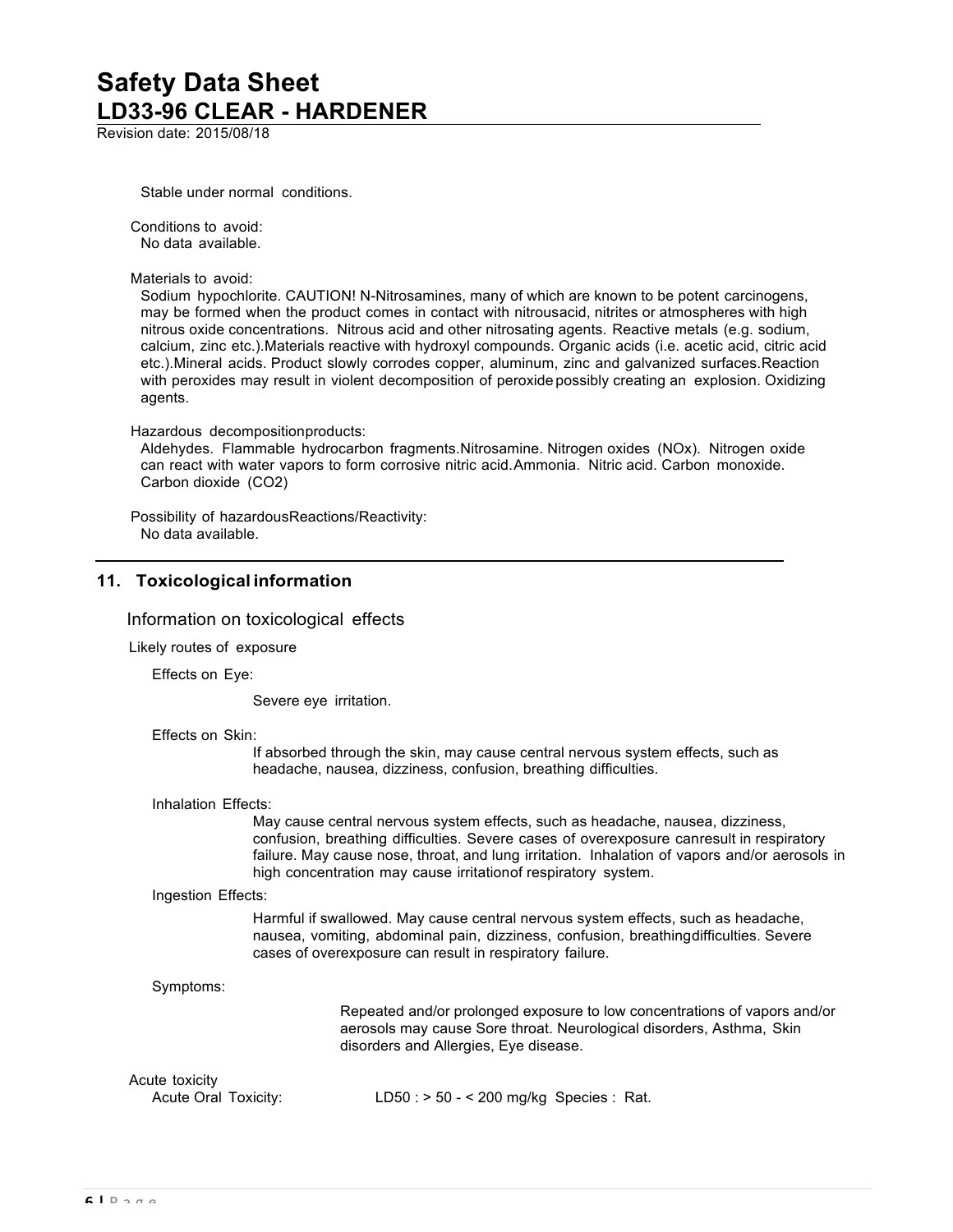Revision date: 2015/08/18

| Inhalation:                                                  | Species: Rat.                                              | No data is available on the product itself. Inhalation - Components<br>Benzyl alcohol: LC50 (4 h): > 4.178 mg/l OECD Test Guideline 403 |
|--------------------------------------------------------------|------------------------------------------------------------|-----------------------------------------------------------------------------------------------------------------------------------------|
| Acute Dermal Toxicity:                                       | $LD50:$ > 2,000 mg/kg Species : Rabbit.                    |                                                                                                                                         |
| Skin corrosion/irritation:                                   | Severe skin irritation. Corrosive to the skin of a rabbit. |                                                                                                                                         |
| Serious Eye Damage/Eye Irritation:                           | Severe eye irritation                                      |                                                                                                                                         |
| Sensitization:                                               | May cause sensitization by skin contact                    |                                                                                                                                         |
| Chronic Toxicity or Effects from Long Term Exposures         |                                                            |                                                                                                                                         |
| Carcinogenicity:                                             | No data available                                          |                                                                                                                                         |
| Reproductive Toxicity:                                       | No data is available on the product itself                 |                                                                                                                                         |
| Germ Cell Mutagenicity:                                      | No data is available on the product itself                 |                                                                                                                                         |
| Specific Target Organ Systemic Toxicity (single exposure):   |                                                            | No data is available                                                                                                                    |
| Specific Target Organ Systemic Toxicity (repeated exposure): |                                                            | No data is available                                                                                                                    |

This product contains no listed carcinogens according to IARC, ACGIH, NTP and/or OSHA in concentrations of 0.1percent or greater. Prolonged contact may result in chemical burns and permanent damage. Repeated or prolonged contact causes sensitization, asthma and eczemas. Neurological disorders, Asthma, Skin disorders and Allergies, Eyedisease.

Rats exposed orally to 800 mg/kg benzyl alcohol for thirteen weeks exhibited CNS depression and histopathological changes in the brain, thymus and skeletal muscles. The No Observed Adverse Effect Level (NOAEL) was 400 mg/kg.No evidence of carcinogenicity was seen in a two-year study with rats and mice.

## **12. Ecological Information**

### **EcoToxicity Effects**

Aquatic toxicity: No data available on the product itself Toxicity to fish: Benzyl alcohol LC50 (96 h) : 10 mg/l Species : Bluegill sunfish (Lepomis macrochirus). Benzyl alcohol LC50 (96 h) : 460 mg/l Species : Fathead minnow (Pimephales promelas). Toxicity to algae: Benzyl alcohol IC50 (72 h) : 700 mg/l Species : Algae. Toxicity to other organisms: No data available. Persistence and degradability Biodegradability: No data is available on the product itself. Mobility: No data available.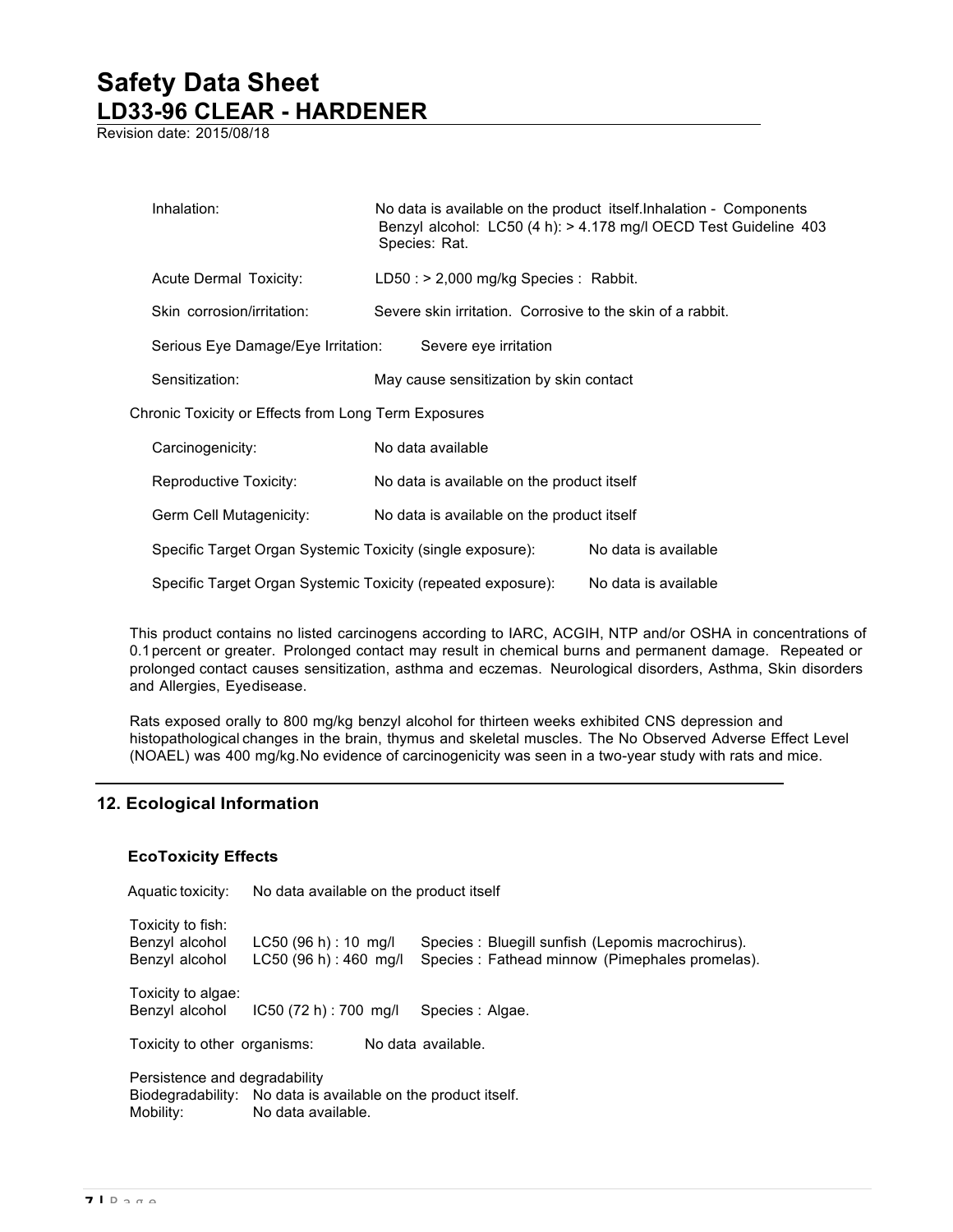Revision date: 2015/08/18

Bioaccumulation: No data is available on the product itself.

Bioaccumulation: Benzyl alcohol: Low bioaccumulation potential.

## **13. Disposal Considerations**

Dispose of in a licensed facility. Do not discharge into waterways or sewer systems without proper authorization. Dispose in accordance with all applicable regulations. Under RCRA, it is the responsibility of the user of the product to determine, at the time of disposal, whether the product meets RCRA criteria for hazardous waste.

#### **Containerdisposal:**

Dispose of in a licensed facility. Recommend crushing, puncturing or other means to prevent unauthorized use of used containers.

## **14. Transport Information**

| Land transport<br><b>USDOT</b>    |                                                                  |
|-----------------------------------|------------------------------------------------------------------|
| Hazard class:                     | 8                                                                |
| Packing group:                    | Ш                                                                |
| ID number:                        | <b>UN 2735</b>                                                   |
| Hazard label:                     | 8                                                                |
| Proper shipping name:             | AMINES, LIQUID, CORROSIVE, N.O.S., (Trimethylhexane-1,6-diamine) |
| Marine Pollutant:                 | No                                                               |
| Sea transport<br><b>IMDG</b>      |                                                                  |
| Hazard class:                     | 8                                                                |
| Packing group:                    | Ш                                                                |
| ID number:                        | <b>UN 2735</b>                                                   |
| Hazard label:                     | 8                                                                |
| Proper shipping name:             | AMINES, LIQUID, CORROSIVE, N.O.S., (Trimethylhexane-1,6-diamine) |
| Marine Pollutant:                 | No                                                               |
| Air transport<br><b>IATA/ICAO</b> |                                                                  |
| Hazard class:                     | 8                                                                |
| Packing group:                    | Ш                                                                |
| ID number:                        | <b>UN 2735</b>                                                   |
| Hazard label:                     | 8                                                                |
| Proper shipping name:             | AMINES, LIQUID, CORROSIVE, N.O.S., (Trimethylhexane-1,6-diamine) |
| Marine Pollutant:                 | No                                                               |

## **15. Regulatory Information**

Toxic Substance Control Act (TSCA) 12(b)